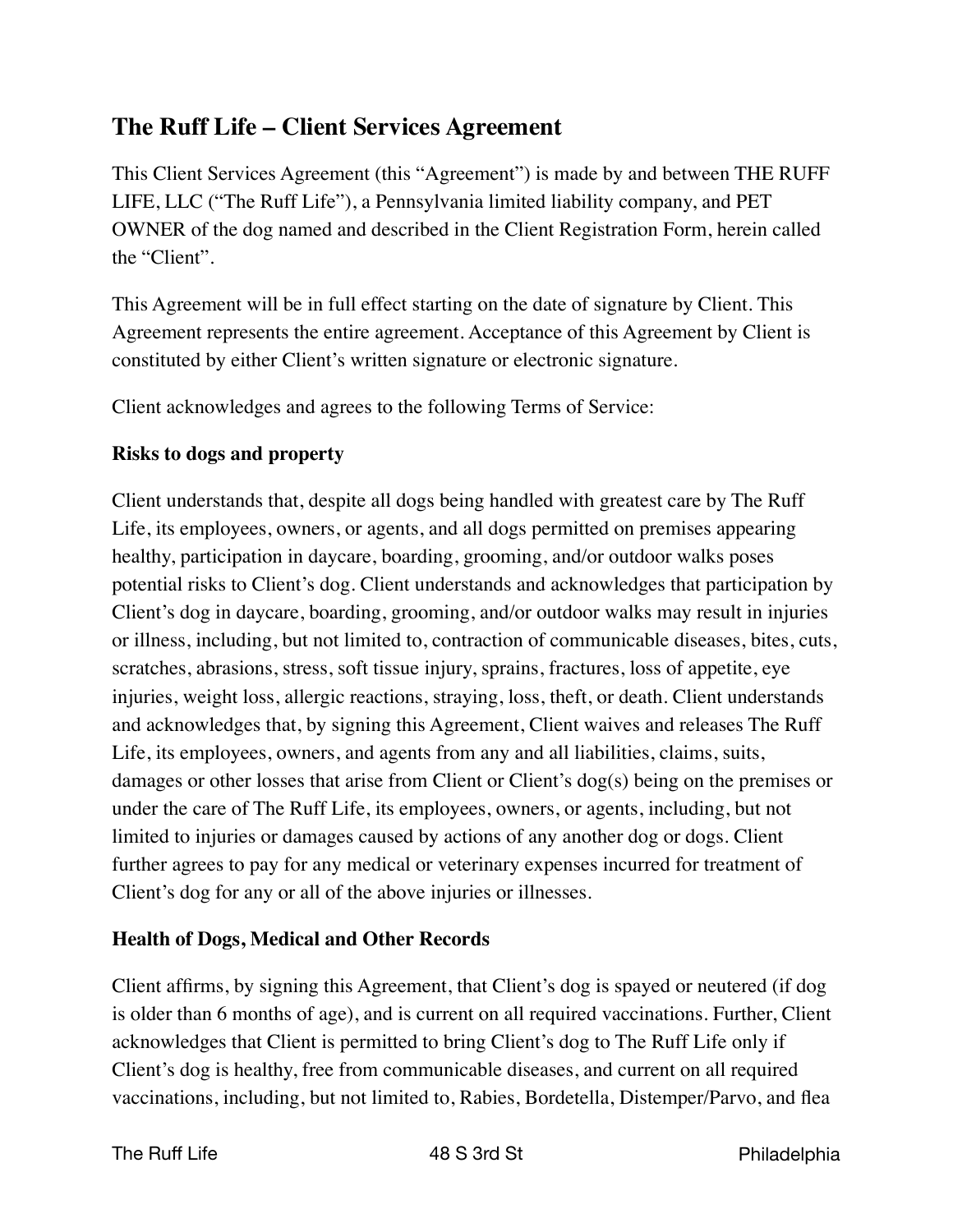and tick preventative. Client must provide The Ruff Life with proof of spays or neuters and proof of vaccinations prior to or upon Client's dog's first stay with The Ruff Life. Client is required to provide The Ruff Life with up-to-date records, per Client's veterinarian's recommended vaccination schedule. Client gives permission to The Ruff Life to contact Client's veterinarian for records or other information about Client's dog. Client further acknowledges Client may be required to register or license Client's dog with the City of Philadelphia and releases The Ruff Life from any obligation to do so.

### **Emergency and Medical Care**

By signing this Agreement, Client gives permission to The Ruff Life, at its sole discretion, to obtain medical care for Client's dog at a facility of its choosing. Client agrees that any medical expenses incurred will be paid fully by the Client to the medical facility, or reimbursed in full to The Ruff Life per terms of the specific incident. The Ruff Life recommends that Client obtain pet health insurance with accident coverage. The Ruff Life will make every effort to provide advanced notice to Client should Client's dog require medical treatment.

#### **Use of Images**

Client grants permission to The Ruff Life to use any photographs, images, or recordings of Client's dog for any purpose without compensation to Client. Client hereby releases to The Ruff Life all rights to such images, photographs, or recordings.

## **Abandoned Dogs**

Client gives permission to The Ruff Life to treat any dog not picked up within 72 hours of its scheduled pickup as an abandoned dog. The Ruff Life will make every effort to contact Client by phone, email, or other method should Client's dog not be picked up. Further, any costs or fees incurred by The Ruff Life to house, transport, or otherwise care for Client's dog will be paid promptly by Client to The Ruff Life.

## **Payment**

Payment is due at the time of service. Client is required to keep a credit card on file with The Ruff Life. Rates will be those posted on our website (the "Website"), www.rufflifephilly.com, and any changes to these rates do not constitute a breach of this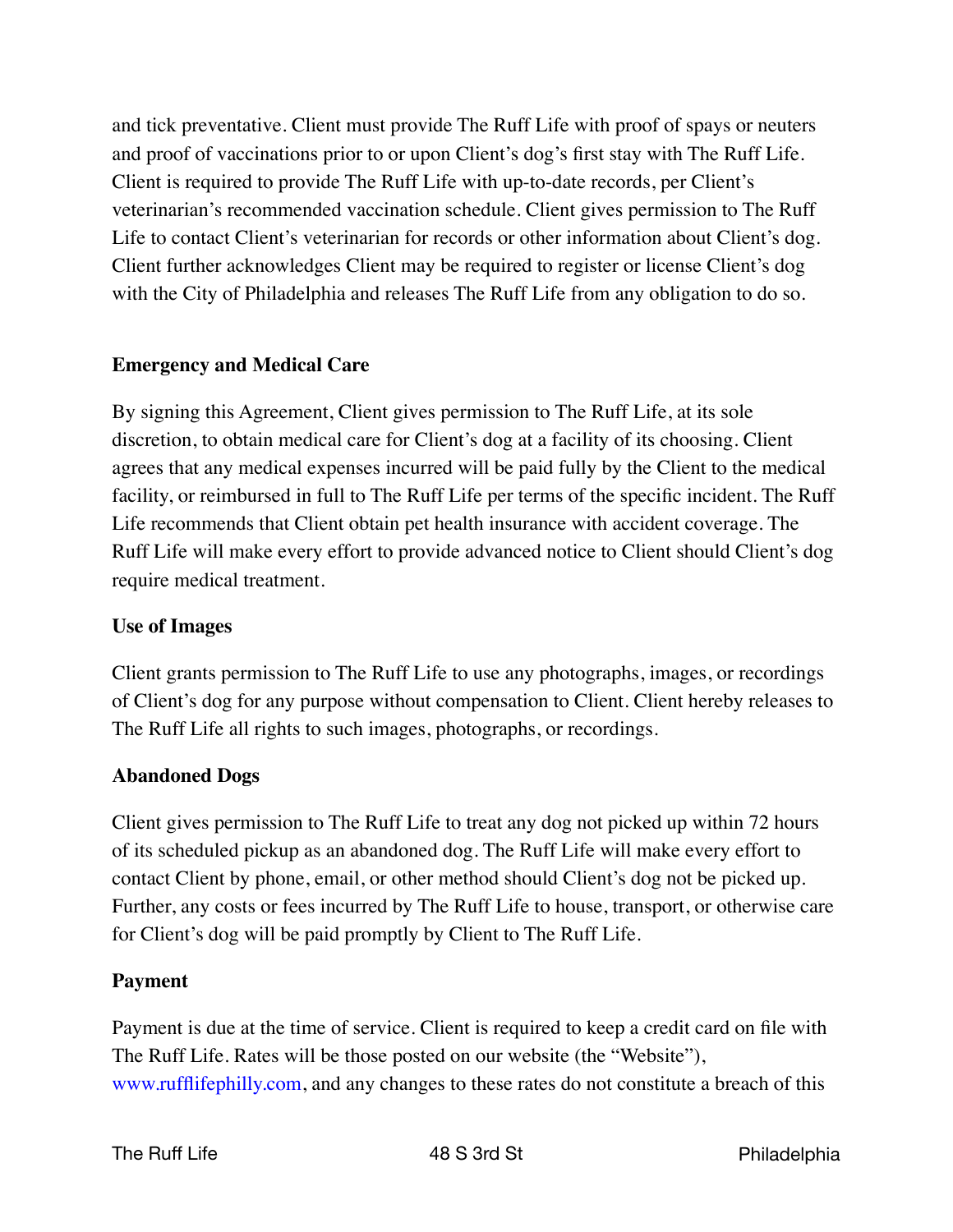Agreement or require an amendment to this Agreement. The Ruff Life will provide seven days' advanced notice to clients of any changes in pricing via email. It is the responsibility of the Client to ensure The Ruff Life has a current and valid email address on file. By continued use of services, Client accepts any changes to pricing. For any services requiring advanced bookings, Client acknowledges an advanced deposit may be required. Any cancellations not made within the terms posted to the Website are subject to no-show and/or cancellation fees. Any packages or subscriptions purchased (e.g. Daycare 10-pack) are non-refundable and non- transferable. Ten Packs expire in one year from purchase. We accept cash, checks, Visa, MasterCard, and American Express. Any bounced checks will require cash payment to settle any account balances, and a \$50 bounced check fee will be imposed. Late payments will be assessed a 10% monthly late payment fee. The Ruff Life will submit for collection, to a collection agency, any outstanding payment that exceeds 30 days.

### **Multiple Dogs**

If Client registers more than one dog with The Ruff Life, the above terms will apply to each dog registered with The Ruff Life.

#### **Referral Credit**

For every dog you refer to The Ruff Life who uses our services, The Ruff Life will issue a credit to you for use at The Ruff Life. Referrals must be for new Clients, and use of services is defined as at least one day of daycare, one full grooming, or one overnight stay, paid in full by the referred Client.

#### **Severability**

If any one or more of the provisions contained in this Agreement is, for any reason, held to be invalid, illegal, or unenforceable in any respect, that invalidity, illegality, or unenforceability will not affect any other provisions of this agreement, but this agreement will be construed as if those invalid, illegal, or unenforceable provisions had never been contained in it, unless the deletion of those provisions would result in such a material change so as to cause completion of the transactions contemplated by this agreement to be unreasonable.

#### **Non-Waiver**